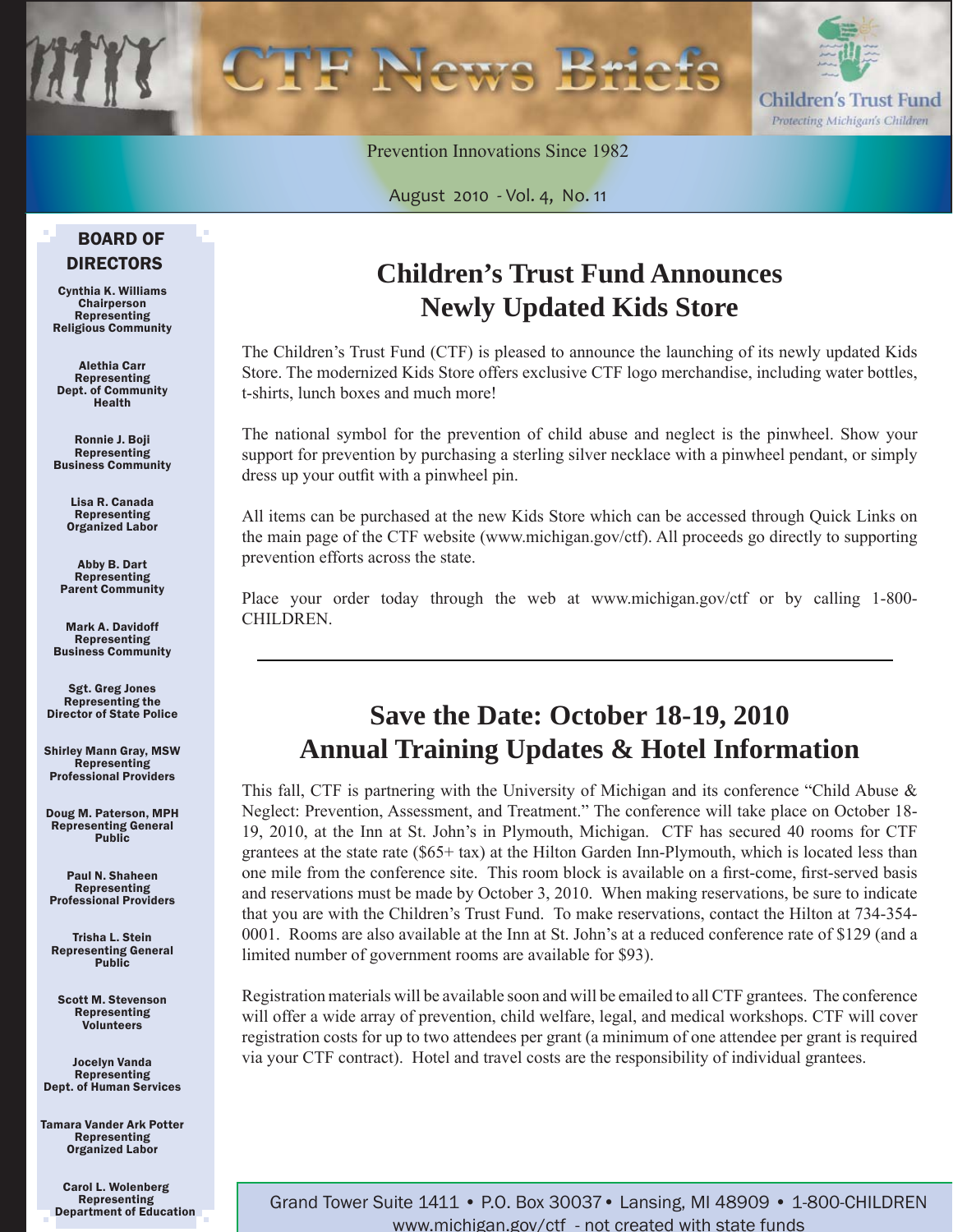### **Direct Service Grants**

Ongoing thanks and appreciation for your commitment to Michigan's communities!

ׇ֞֘֡

Sylvia Brown Jones *Direct Services Coordinator*

#### **Direct Services RFP Update**

Important note: The deadline for securing a cash match (for new FY2011 grants awarded through the recent RFP process) is August 31, 2010. Any application that is approved for funding in the rating process, but that does not have the match committed, will be approved contingent upon securing the match by August 31. Any application with such a contingency approval that does not secure the full 20% match by August 31 will be removed from the approved group of applications. All funded applications must obtain cash match for subsequent years of the contract no later than 60 days prior to the beginning of each contract year, with documented verification submitted within that same timeframe.

Nineteen applicants completed the EGrAMS FY2011- 2014 application process on July 13, 2010. The volunteer raters then completed their rating on August 2, 2010. The CTF Board will meet on September 13, 2010, to approve the applications for funding. All applicants will be notified of the outcome by the end of September.

#### **Direct Services Workgroup**

The workgroup teleconference scheduled for August 26, from 1:00 pm  $-$  2:30 pm has been cancelled. A tentative reschedule date is August 31, 2010, from 10 a.m. – 11:30 a.m. Please email Sylvia Brown Jones at brown-joness@michigan.gov with your confirmation to attend. If enough responses are not received, alternative dates will be considered.

#### **Year-end Grant Payments Schedule Reminder**  *Establishing an Accounts Payable: September 10 Deadline*

In order to accommodate the Department of Human Services Contract Payments Unit timeline for establishing year-end accounts payable (for July-September 2010 Financial Status Report (FSR) estimates), CTF must have a paper copy of your estimated expenses (DHS-3469) mailed to CTF (Attn: Sylvia Brown Jones) by September 10, 2010. If you need this form resent, please contact Sylvia. The sections of the DHS-3469 which are common to all direct service grants have been completed. Grantees only need to list anticipated CTF expenditures in section III. Please be sure that your anticipated expenditures will be sufficient to cover the actual costs that you ultimately submit. Do not include any matching funding on this report—neither cash nor in-kind match funds. Please disregard section IV. Remember to send in the paperwork with an original signature.

If we do not receive your estimated expenditures by September 10, 2010, and your actual billing by October 15, 2010, then additional layers of approval must be completed. If this occurs, your final payment will be significantly delayed, and you run the risk of these expenses being charged to your FY2011 grant. Please avoid any such scenarios by submitting your Accounts Payable as described in the previous paragraph.

#### *Submitting 4th Quarter Actual Expenditures*

Grantees can submit actual 4th Quarter expenditures (FSRs) in EGrAMS, starting October 1. Your actual CTF expenses should not exceed what was submitted on your estimated DHS-3469. Contract Payment Unit will process actual FSRs to the extent possible through October 15.

DHS cannot begin liquidating payables or unrecorded obligations until the Office of the State Budget has recorded them. This means that even though payables are set up in September, DHS cannot process payables until approximately early December. CTF wants to make sure our grantees are aware of these timeframes. CTF hopes you will use this information as an added incentive to submit your actual 4th Quarter FSR as soon as possible after October 1 to meet the October 15 deadline.

Thank you for your attention to the above critical timelines. If you have any questions, please call Sylvia Brown Jones, Direct Services Coordinator.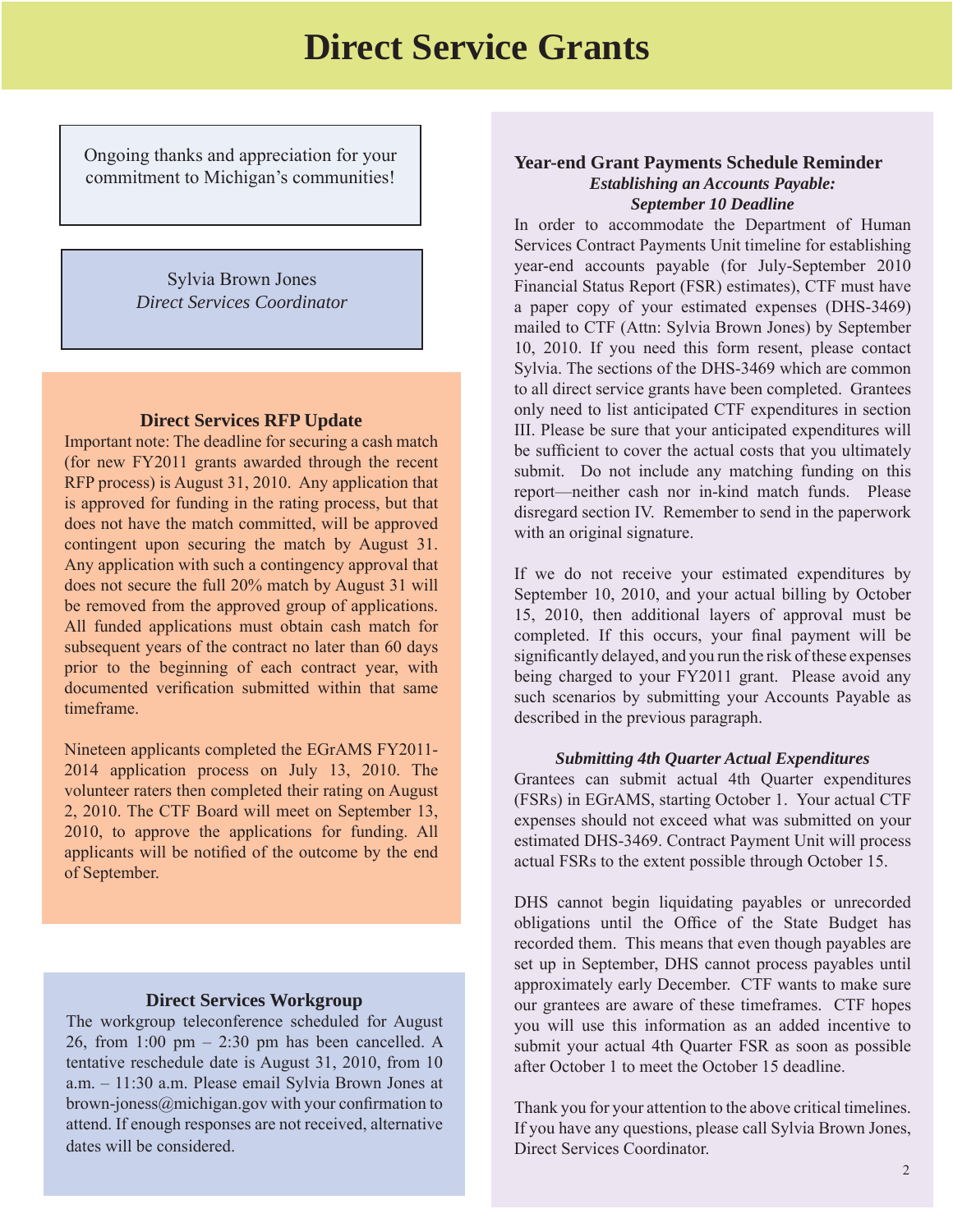### **Highlighting Direct Services Grantees**

While preparing for the 2010 Annual Signature Event, CTF solicited success stories from Direct Service programs throughout Michigan. It was clear from the stories submitted that meaningful differences are being made for children and families. As follow up, CTF will showcase a Direct Services funded program in our News Briefs each month.

### **Marcellus Community Schools Volinia Outcomes School Positive Parenting Program**

### **Teen Parent**

The Volinia Outcomes Community Day Program utilizes

the Triple  $P -$  Positive Parenting Program. Triple P is a multilevel system of parenting and family support with five distinct levels, each increasing with strength and intensity. Other services include an extended teen



parenting education program, multiple types of counseling (group, individual, family and parent-teen), incorporation of the OJJDP Model Program SMART Team, respite service, family fun nights, weekly academic tutoring, a series of parenting education forums/speakers, and on-site child care services for teen parents and parents/caregivers who participate in Triple P and other Positive Parenting Project activities. For each program goal and outcome, the participants saw an increase on positive parenting and community awareness.

*Note: This story was originally published in the November, 2009 issue of the Children's Trust Fund News Briefs and is being reprinted here because Marcellus Community Schools' Volinia Outcomes School is the CTF Direct Service program of the month in August. For more information about their program, visit their website at http://www.volinia.org.*

"As a parent, I am involved in the Volinia Positive Parenting Program. I have been involved for over two years. I have always evaluated how my child was progressing….This year I have noticed a big change in my child. She shows more interest in books and her attention span has increased at home when reading to her….The program has helped me by teaching me strategies to use when I need to discipline my child." --Teen Parent



Youth and Teen Parents Getting Fit. Volinia Outcomes School offered free health and wellness classes through the CTF grant.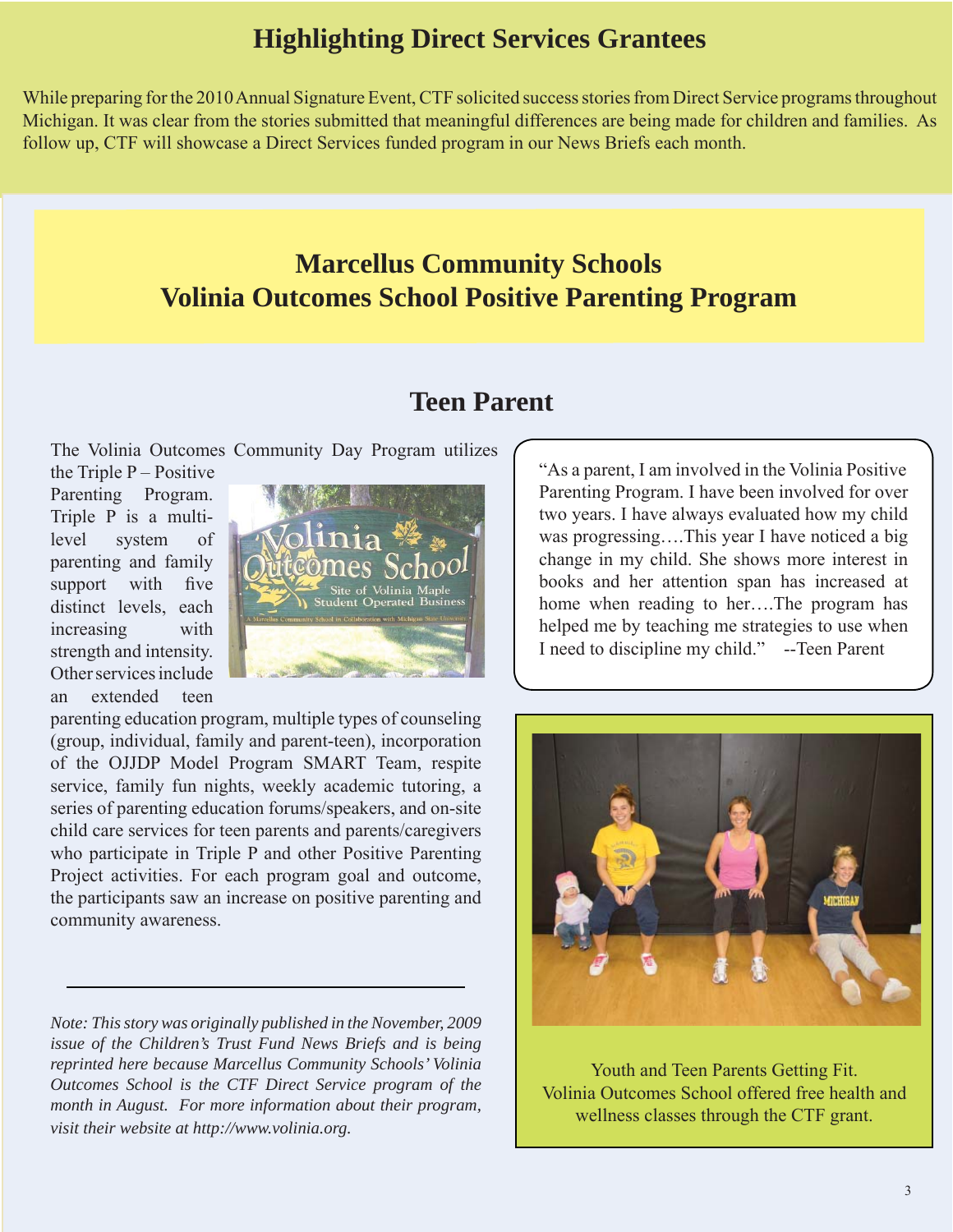### **Local Councils**

Emily Schuster Wachsberger *Local Council Coordinator*

### **Tier Projects Updates and Development of a New Informational Database**

CTF is proud to announce that the tier I and tier II local council tier workgroup projects to create a process for board recruitment and a toolkit are nearly completed. The first tier III project to create a process and toolkit for volunteer recruitment is almost finalized as well. The tier III workgroup has decided to continue meeting in order to advance their second project, the creation of a media toolkit. The documentation produced from the tier projects is now available in the newly-launched CTF Local Council Resource Library located on the CTF website at http://www.michigan.gov/ctf/0,1607,7-196-40188-241352-- [,00.html. More resource information will be added as it is completed. These resources are meant to provide local councils](http://www.michigan.gov/ctf/0,1607,7-196-40188-241352--,00.html)  (and others who wish to use the materials) with information which may be used to assist and strengthen councils in the areas of recruiting and sustaining board and volunteer membership. The teamwork exhibited by all who participated not only achieved excellent results, but it also enabled councils to partner and collaborate with each other throughout the year. Personally, it has been my sincere honor to work with each tier workgroup on these rewarding projects.

See below for details about upcoming tier workgroup meetings.

• Tier II – The group will meet on Monday, August 23, at 10 a.m.

 To register for the Webinar portion of the meeting, go to https://www2.gotomeeting.com/register/458300075. The audio portion of the meeting will be 877-336-1828, access code 8088351.

• Tier III –The group will meet on Tuesday, September 14, at 10 a.m.

 To register for the Webinar portion of the meeting, go to, https://www2.gotomeeting.com/register/192669291. The audio portion of the meeting will be 877-336-1828, access code 8088351.

On a related topic, CTF is in the process of creating a resource section on the newly designed CTF website, slated to be launched in the fall. This new resource section will incorporate the materials currently in the CTF Local Council Resource Library along with information on a number of other subjects, including: council administration and operations, CAP Month, fundraising, programming, marketing, collaboration and community resources.

This database will be developed in the spirit of information sharing, enabling CTF local councils to share their ideas and creative strategies for serving Michigan's children and families. CTF is seeking materials, ideas, experiences and/or testimonials that you're proud of and might benefit others. We will also need a short paragraph explaining any contributions. Please send any publications, templates, etc. in a Word or PDF format. Finally, please include a contact name and information (title, phone number, and e-mail address) that can be placed on the website for anyone who has questions or wants to learn more. Thank you in advance for your contributions.

Please e-mail all ideas and/or materials to Nicole Marble (marblen@michigan.gov).

### **DHS Auditing**

On Monday, September 27, at 10:00 a.m., Bill Addison of the DHS Department of Monitoring and Internal Controls will conduct a 90-minute Webinar to educate local councils about recent fiscal regulatory changes regarding vendors receiving federal dollars. These changes directly affect local councils and could have auditing implications. To register for the Webinar portion of the session, go to https://www2.gotomeeting.com/register/719412867. The audio portion of the meeting will utilize the CTF conference line, 877-336-1828 and access code 8088351.

### **Next Local Council Workgroup Meeting**

The next local council workgroup meeting will be Thursday, September 2, at 10:00 a.m. The conference line for that meeting is 877-336-1828, access code 8088351.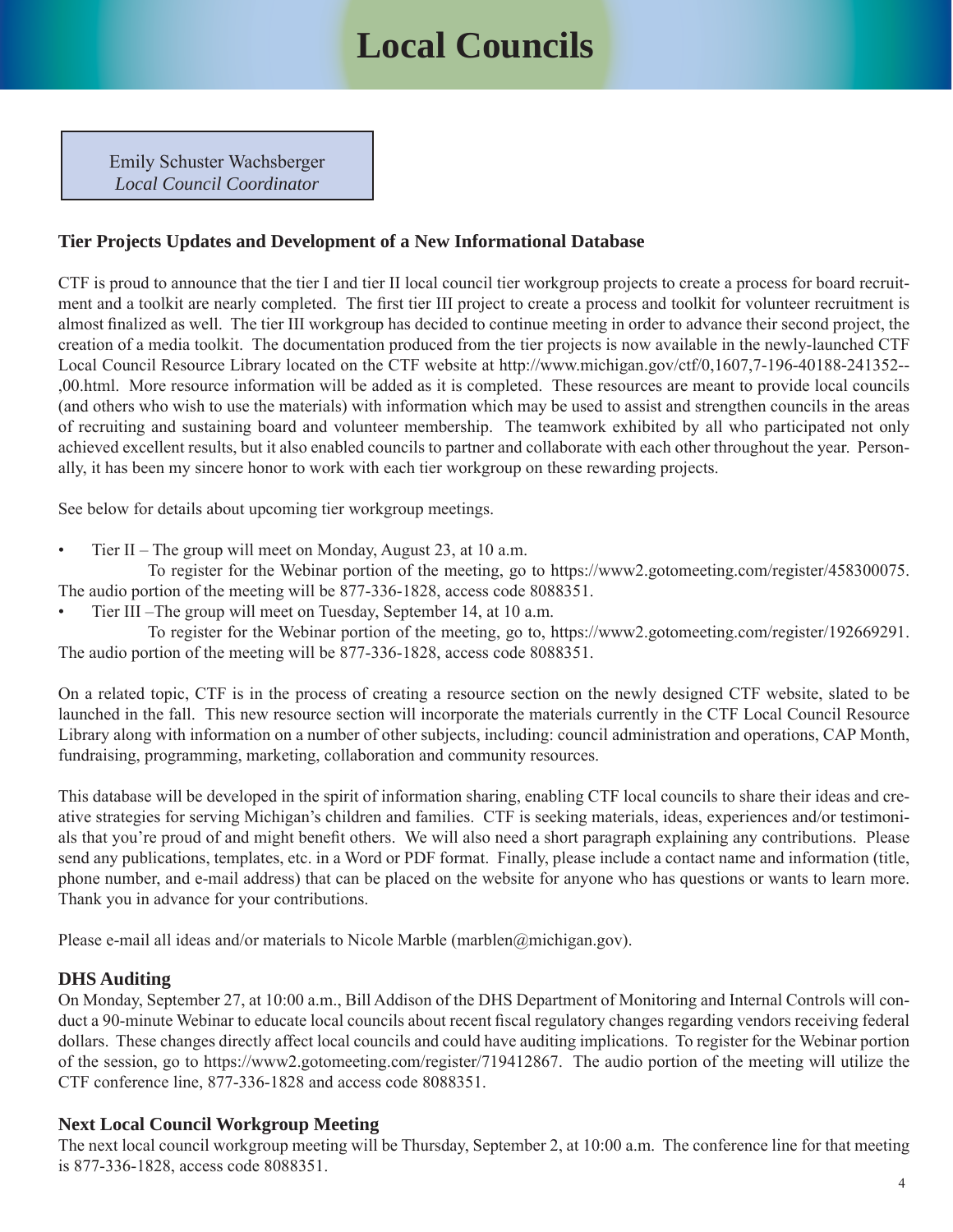## **Local Councils**

#### **Regional Meetings**

Five of the seven scheduled regional meetings have already taken place. All sessions thus far have been excellent and energized, affording opportunities for regional collaboration, learning and gaining support from each other. Emily is currently in the process of recording feedback and data provided by meeting participants on peer sharing, regional fundraising, regional meetings and other concerns.

CTF would like to express gratitude to Suzanne Greenberg and her team of the CAN Council of Saginaw County; Karen Kroll of the Council for the Prevention of Child Abuse & Neglect of Newaygo County; and Pam Courtright of the Otsego County Child Welfare Alliance for hosting the regional meetings. Their efforts and support contributed to making each meeting a great success. On a personal note, it has been such a pleasure to travel throughout the Lower Peninsula and experience and observe the extensive geographic and cultural diversity of this great state. By conducting local council meetings regionally, I've gained a deeper and richer appreciation for the great work that you do. I look forward to crossing The Bridge in the near future to meet with councils in the Upper Peninsula.

For the two remaining U.P. meetings, CTF is asking that councils please RSVP for their respective regional meetings. The responses allow CTF to properly plan for all sessions. Councils are invited and encouraged to have more than one representative attend, and CTF will pay for lunch. The Eastern U.P. meeting is scheduled for 9:00 a.m. – 3:30 p.m. EST and the Western U.P. meeting is scheduled for 9:00 a.m. – 3:30 p.m. CST. Please contact Emily with any questions. See below for further information about the remaining two meetings.

- Western Upper Peninsula Tuesday, August 17 (Note: 9:00 a.m. CST start), Northpointe, 715 Pyle Drive, Kingsford, MI 49802
- Eastern Upper Peninsula Wednesday, August 18, Village Inn of Newberry, 7552 M-123, Newberry, MI 49868

### **Obligation/Estimated Expense Reports and Year-End Reporting**

It is time once again to complete an Estimated Expense or Obligation Expense report in EGrAMS. You must complete this report no later than September 10 to ensure that the state will set aside 2010 funding for your council. This is in keeping with the Department of Human Services Contract Payments Unit timeline for processing their year-end accounts payable.

Please note that if a payable is not established by completing an obligation report, 4th quarter billings will then first need to be approved, and could be paid out of your 2011 allocation or appropriation (meaning there may be less money in your grant for fiscal year 2011). Also note that if you haven't yet completed your second and/or third quarter expenditure reports in EGrAMS, you won't be able to see the obligation expenditure report. It is imperative that you are up-to-date with all reports in order to complete and submit the obligation expenditure report.

Once an Estimated/Obligation report is submitted, DHS requests the actual 4th quarter expenses be submitted by October 1 and no later than October 15 in order to process final 2010 payments in a timely fashion. If the actual bills are received after October 15, even if there is an Obligation/Estimated Expense report completed, there may be considerable delays in receiving payment (perhaps no earlier than December) due to internal procedures.

Additionally, please remember that the Program Register and Activity reports (in addition to the final Expenditure report) will be due at the end of the fourth quarter. In order for your 4th quarter expenses to be approved, your Program Register and Activity reports must be submitted and approved. As long as all reporting is up-to-date in EGrAMS, the 4th quarter reports are now accessible in EGrAMS, enabling councils to immediately begin using the reports as living documents where data may be entered and saved, and eventually submitted in advance of October 1. CTF highly urges you to complete all 4th quarter reporting in a timely manner.

Feel free to contact Emily with any questions. Thank you for your timely attention to the above matters.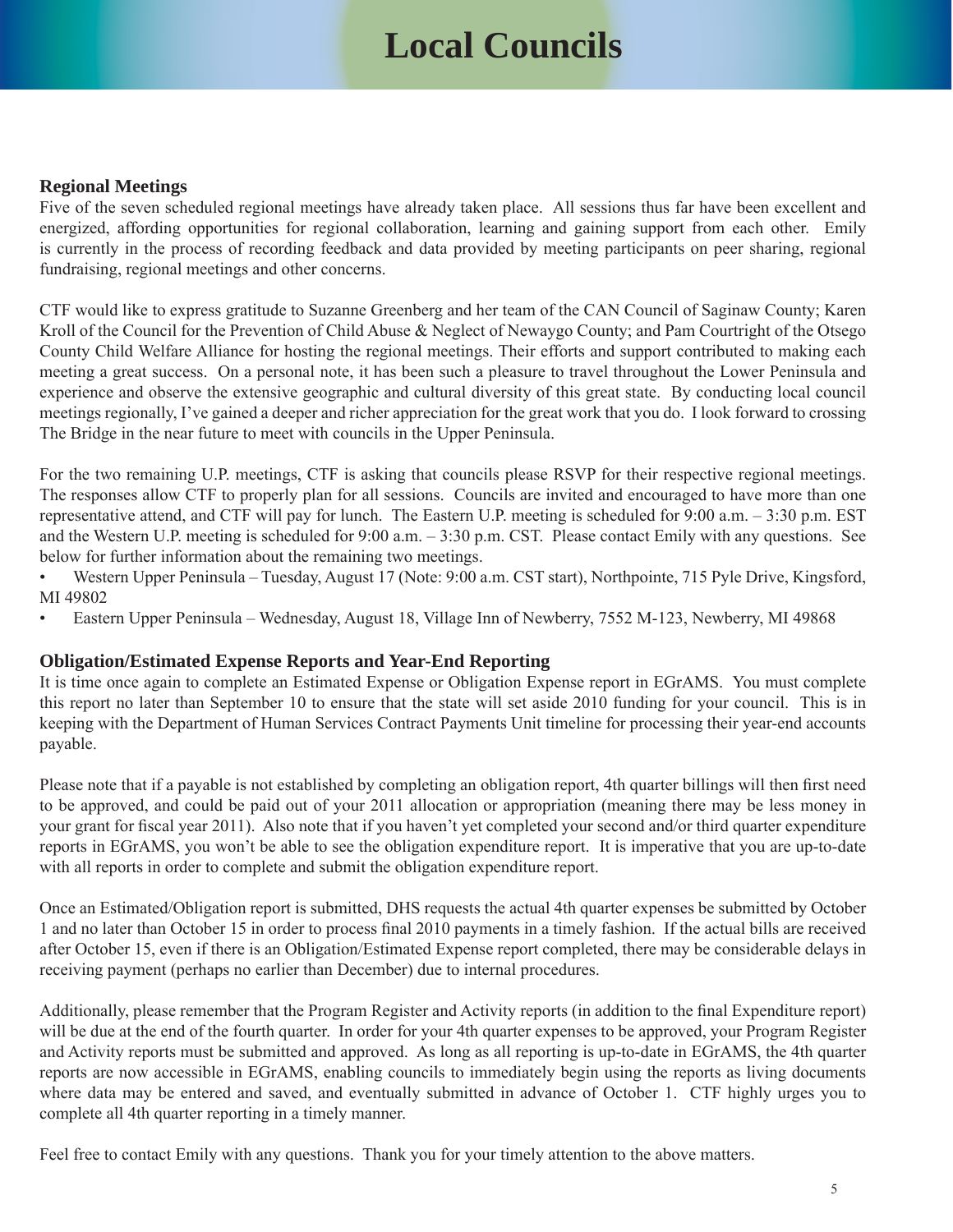### **Circle of Parents**





Sylvia Brown Jones *Circle of Parents Coordinator*

**Greetings to Michigan's Circle of Parents® network, and ongoing THANKS for a job well done! Our goal is to continue to build statewide capacity. Collaborative partners are always welcome.** 

#### **Circle of Parents Success Stories**

Please send in your success story to CTF for submission to the National Circle of Parents.

#### **Report Update**

The April – June (3rd quarter) data reports are due August 15, 2010. Contact Derrick Hartwell with any questions. Please submit your report in a timely manner, so it can be compiled into the state report which is submitted to National Circle of Parents.

#### **Updates**

Derrick D. Hartwell (Children's Trust Fund), Kyle Ricard and Diego Morales (both from Pathways, MI) received their "Train the Trainer" Training Certificates of Completion from attending the Circle of Parents Train the Trainer in Chicago, IL from July 21-23, 2010. This training will enable CTF and Michigan to better meet Michigan's Circle of Parents training requests in our capacity building efforts.

Derrick Hartwell wanted to share these words with our Circle of Parents members:

 \* Building membership *we gathered at a cafeteria to share a meal prior to the actual meeting. At that moment I had the sense*  $*$  Understanding the five protective factors *As a parent, I've often asked myself: "Am I good enough?" and "Am I wrong for disciplining my child?" These questions and others were answered for me when I attended my first Circle of Parents® meeting. Along with 15 other apprehensive parents, and knew that my life was about to change. Since then, I've actively and enthusiastically engaged in learning all I could about Circle of Parents. Additionally, I've not only become an active parent participant in an established Circle of Parents group, but I've received Circle of Parents group facilitator training, joined the Parents as Leaders Committee within Circle of Parents, and in July 2010 attended the Train the Trainer to become a Circle of Parents Trainer. I now have aspirations of sitting on the Parents as Leaders Board of Directors. Thanks to my initial association in Circle of Parents, I now look forward to continuing my parent leadership journey*.

#### **Reminder**

CTF's next Circle of Parents Advisory Committee (COPAC) meeting will be August 31, from 1:30 - 2:30 p.m. The committee is open to all interested persons. The committee will be focusing on two goals:

1) Internal short-term goals: Building up the committee and strengthening its effectiveness.

- 
- 
- \* Providing an effective environment for an exchange of information between Circle of Parents participants and key stakeholders

2) External long-term goals: Strengthening and expanding Circle of Parents sites.

\* Coordinate sites into a statewide Circle of Parents network

The conference call number for this meeting is 877-336-1828, Access Code 8088351.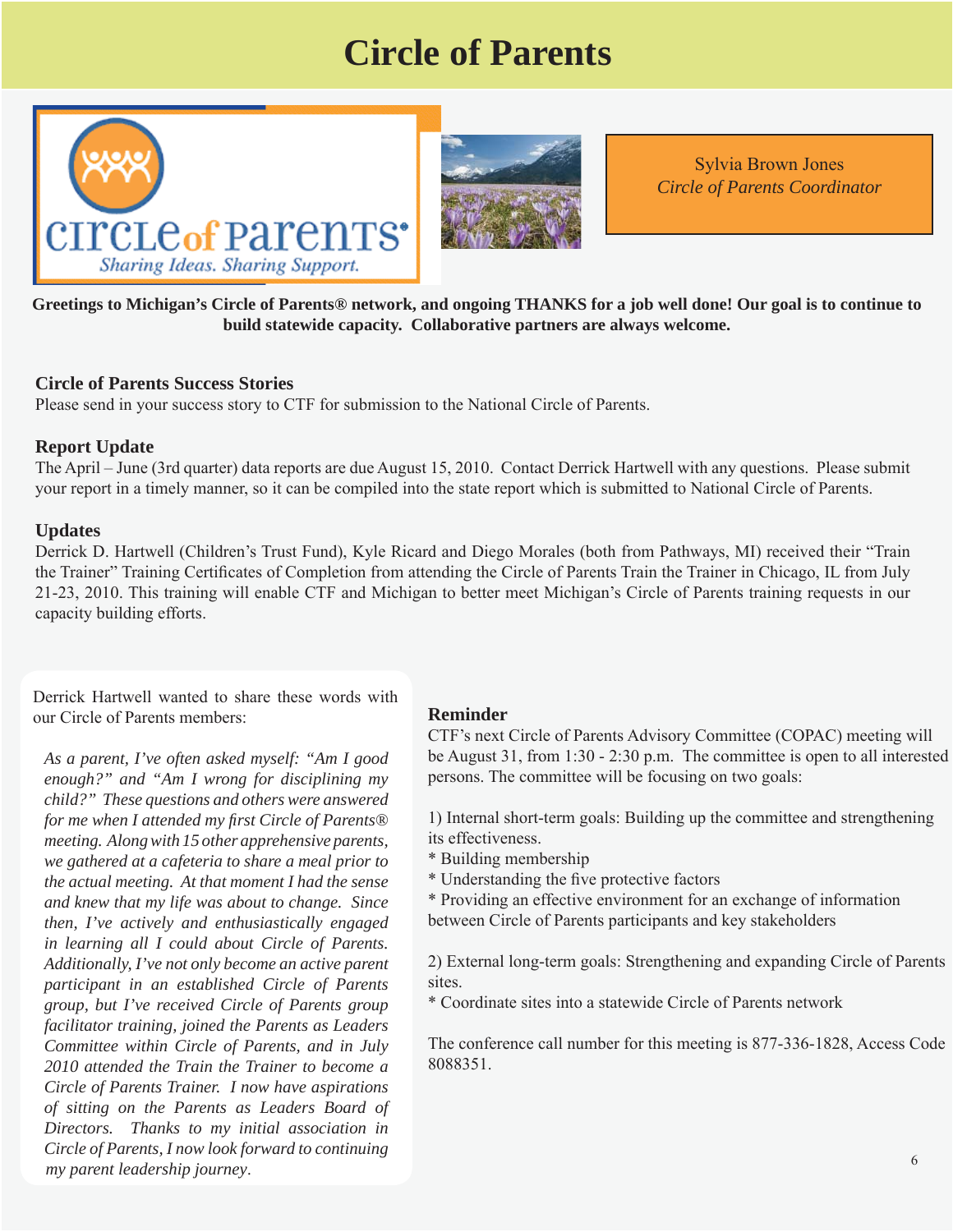### **Key Dates/Events**



**August 11-12:** The CAN Council of Saginaw County will hold the *WIOG Roofsit* on August 11-12. Call 989-752-7226 for more information on this event.

August 14: The CAN Council of Saginaw County will hold its *Lizard Fair* on August 14. For more information on this event call 989-752-7226.

**August 20:** Child and Family Services Capital Area will hold its *Tee It Up For Kids! Annual Charity Golf Scramble* on August 20 at Walnut Hills Golf Club in East Lansing, Michigan. Shotgun start is at 9:00 a.m. For more information call 517- 882-4000.

August 21: The Gratiot County Child Advocacy Council will host *Dr. Karp's Happiest Baby on the Block* class from 10:00 a.m.  $-12:00$  p.m. on August 21 at the Wilcox Non-Profit Center in Alma.

August 21: The Children's Aid Society (CAS) will hold a *Keeping Kids Safe* 5K Walk/Run one-mile family walk on August 21. Participants will meet at the band shell on Belle Isle at 8:00 a.m. Registration material is available at www. casmichigan.org.

**August 22:** The Child Abuse Council of Muskegon will hold its *Homefront Muskegon* event on August 22 from 7:00 p.m. – 11:00 p.m. For event and ticket information call 231-728- 6410.

**August 26:** The Early Childhood Investment Corporation will hold the Sandbox Party Convention from 1:00 p.m. – 4:00 p.m. at the Breslin Student Event Center on August 26. Visit www.michigansandboxparty.com for more information.

August 31: The Circle of Parents Advisory Committee (COPAC) meeting will be held August 31, from 1:30 p.m.  $-2:30$  p.m. The call-in number is 877-336-1828, access code 8088351



**September 2:** The CTF Local Council Workgroup will meet at 10:00 a.m. on September 2. The call-in number is 877-336-1828, access code 8088351.

September 6: The Children's Trust Fund office will be closed for the Labor Day holiday.

**September 13:** Prevention Network will hold its *Partner with Prevention Network Dinner* on September 13 at 5:30 p.m. at the Lansing Center. Tickets are \$45.00. More information is available at www.partnerwithpn.org or by calling 1-800-968- 4968.

**September 19-24:** The St. Clair County Child Abuse/Neglect Council will hold its *Community Roof Sit* at the Birchwood Mall in Fort Gratiot, Michigan, the week of Sept. 19-24. The event will be kicked off with a *Walk for Kids Sake* on September 19.

**September 21:** The Best Practices Work Group will hold an inperson meeting in the Lansing area. Details will be shared with group members in the near future.

**September 27:** On September 27 at 10:00 a.m., Bill Addison of the DHS Department of Monitoring and Internal Controls will conduct a 90-minute Webinar to educate local councils about recent fiscal regulatory changes regarding vendors receiving federal dollars. See page 4 for more information.

September 30: The Child Abuse and Neglect Council of Saginaw County will hold its *30th Canniversary Celebration* on September 30 from 6:00 p.m. - 9:00 p.m. at the Temple Theatre in Saginaw, Michigan.

*Please submit dates for future events to Alan Stokes by September 3, 2010.*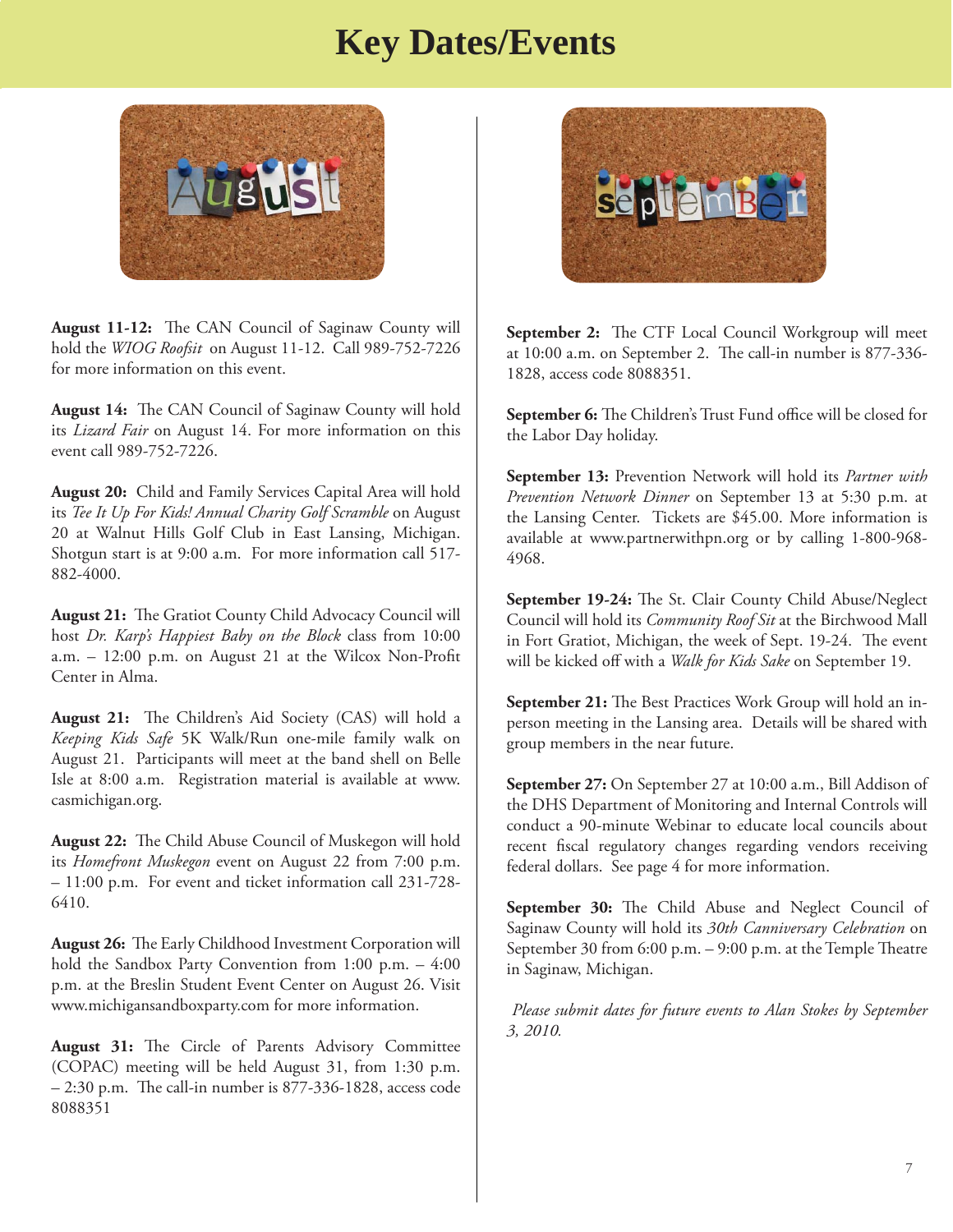### **Research and Resources**



### **Grants** 101

The Office of Justice Programs (OJP) has a Grants 101 site at http://www.ojp.gov/grants101/ which provides an overview of OJP grants and funding opportunities and describes the entire grant process, from choosing what type of grant is right for your organization to how a grant is awarded.

### **Child Welfare Information Gateway**

One of the newest resources on the redesigned Child Welfare Information Gateway website, the Learning Center, builds child welfare knowledge with concise and easy-to-use educational resources and training tools for professionals, faculty, and students.

The Learning Center includes:

- The State Managers Series provides research summaries and strategies for managers of State child welfare programs.
- The Educators' Toolkit offers information and topical resources that help enhance university curricula.

• The factsheet "How Federal Legislation Impacts Child Welfare Service Delivery" provides a step-by-step overview and access to related resources.

• COMING SOON: A self-guided training, "Introduction to Parent-Child Visits," will give professionals insights about best practices for parent-child visits that can be applied in their work with children and parents.

Visit the Learning Center at www.childwelfare.gov/learningcenter.

### **Doris Duke Fellowships**

Chapin Hall at the University of Chicago and the Doris Duke Charitable Foundation invite outstanding doctoral students to apply for the Doris Duke Fellowships for the Prevention of Child Abuse and Neglect. This new program is designed to develop a new generation of leaders interested in advanced child abuse prevention practice and policy.

The program will consist of two cohorts of 15 fellows, the first of which will start in the fall of 2011. The application period for the first cohort opens on August 15. Applications are due by December 15, 2010. More detailed information is available at www.chapinhall.org/about/fellowships.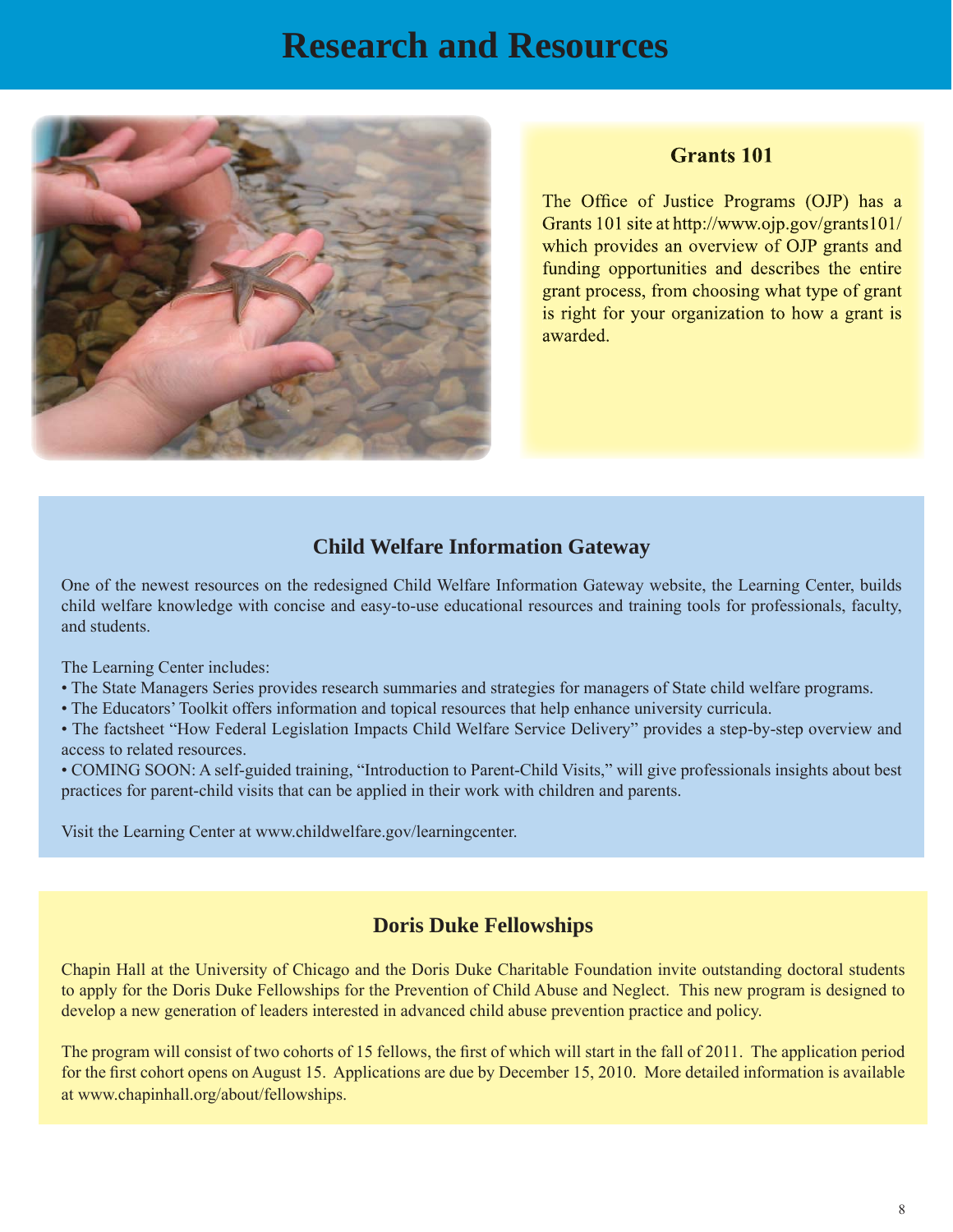# **MICHIGAN STAT**

News on the Ethical Treatment of Children from MSU-APRR Children's Central www.childrenscentral.msu.edu

### **Ohio Uses "Sundaes in the Square" to Educate Community about Prevention**

Here is a new and creative way to educate your community about child abuse prevention and the programs available in your town. A local child abuse prevention program in Ohio hosted its second "Sundaes in the Square" event. The goal of the event was "preventing child abuse and making the community aware of family support services," said Tammy Bichlmeier, executive director of Connect Columbus. "Making families aware of services available can help parents deal [with situations that may arise and also provide assistance." For full event details, please visit: http://columbustelegram.](http://columbustelegram.com/news/local/article_8e313f6e-9404-11df-becc-001cc4c03286.html) com/news/local/article\_8e313f6e-9404-11df-becc-001cc4c03286.html

#### **Ad Council and the Library of Congress Launch New PSAs Encouraging Parents to Read with Children**

"When parents become involved in their children's literacy practices, children improve in reading achievement, language comprehension and expressive language skills." This is according to a new study by The University of Florida.

Given the results of this study, the Advertising Council and the Library of Congress have joined together, and are launching a new series of PSAs encouraging parents to read with their children and inspire them to become lifelong learners. "Additionally, an overall increase in parental involvement in their child's reading makes children more willing to read. When parents and children read together, it also increases the frequency of a child's reading," according to the article. To learn more about the new PSAs, please visit: http://multivu.prnewswire.com/mnr/adcouncil/45237/

### **Blog: Childhood Physical Abuse and Heart Disease**

Can child abuse at an early age increase one's chances of heart disease later? A recent study from Canada, published in the scientific journal Child Abuse and Neglect, found that "the experience of physical abuse in childhood is associated with heart disease later in life."

According to the article, "Individuals who reported they had been



physically abused as children had 45 percent higher odds of heart disease than their peers who had not been abused, despite the fact we had adjusted for most of the known risk factors for heart disease."

While it is important to note that researchers cannot say that childhood abuse caused later heart problems, this study is an important step in understanding the impacts of child abuse.

To read the full article on CBS, please visit: http://www.cbsnews.com/8301-504763\_162-20011496-10391704.html.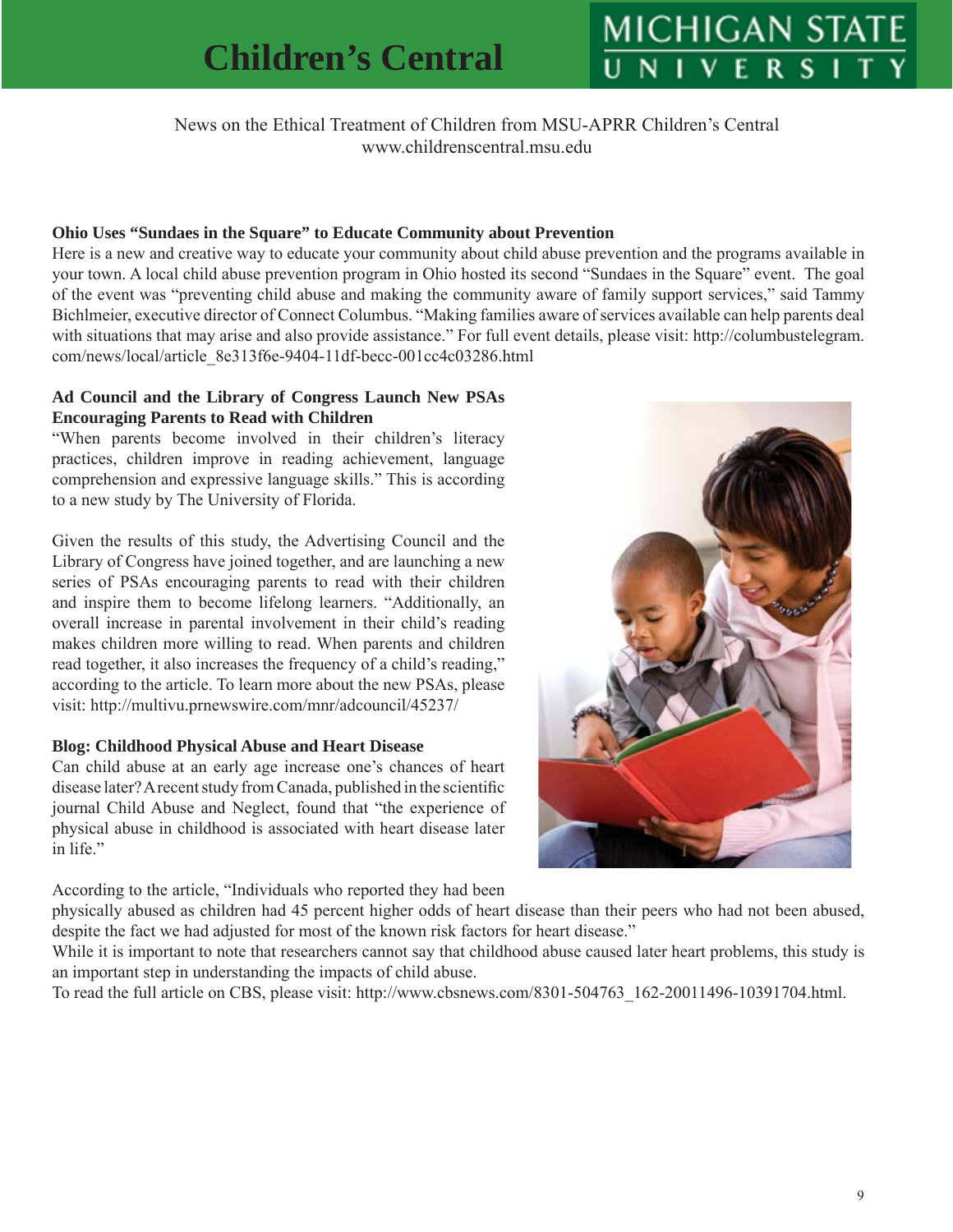### **Volunteers Help Protect Children through Internships**



By: Nicole Marble

For the second year in a row, dozens of Michigan State University (MSU) students volunteered around the state to help organizations that protect children from abuse and neglect.

One such student is Halley Buchan, an MSU public relations master's student, who is interning at the Children's Trust Fund (CTF) main office in Lansing.

"This internship has meant a lot to me. I have been able to finally use all my schooling and put it to use on actual projects that are helping to prevent abuse and neglect of children all around the state. It has been nice working with people that truly want to help children and people in need," Buchan said.

The Children's Central volunteer program is part of a relationship between the Department of Advertising, Public Relations, and Retailing and CTF. In the program, advertising and public relations students are working as fundraising and publicity volunteers for CTF affiliate offices and other nonprofits statewide.

Last summer, the nonprofits received approximately \$48,000 worth of contributed labor from 20 MSU undergraduate public relations and advertising students over the 12-week summer break.

"PR and advertising students in our program get a great deal of exposure to child abuse prevention efforts, and other important social causes, through various courses in the department. We help local CTF affiliates meet their objectives by giving the student the chance to show what they can do. This program benefits the student and society," said Richard Cole, chair of the Department of Advertising, Public Relations, and Retailing.

This summer, MSU has placed student volunteers in local CTF affiliate offices in Ingham, Livingston, Gratiot, Ottawa, Macomb, Eaton, Wayne, and Jackson counties. In addition to CTF internships, students are interning at organizations including the Cranbrook Institute of Science, American Diabetes Association, and JARC.

Keri Keck, executive director of the Council for the Prevention of Child Abuse and Neglect in Jackson, said the MSU intern has made a difference this summer. "(Intern) Stacy Scheier has been very busy and such an asset. She has done great things for the agency, from creating a website to developing media opportunities for the agency to get out into the community," Keck said.

"One of the side benefits of our relationship with MSU has been the value that these interns have been able to add in our local offices. That's important," said Michael Foley, executive director of CTF. "What may be more important, over the long haul, is the degree to which we are helping set these students off on a lifetime course of volunteering to help prevent child abuse and neglect. I'd call that a win-win-win."

The APRR department has made it one of their primary responsibilities to expose students to as many experiences as possible whether in the classroom or in the community. The department brings in alumni to speak to students and give advice through the Promotions Commons course. Each semester, students are given the opportunity to create an entire advertising campaign for real clients. This summer program is another way to expose students to new experiences while at MSU.

For more information on the MSU Department of Advertising, Public Relations, and Retailing, visit the source for this article at http://asl.msu.edu/modules.php?name=News&op=viewlive&sp\_id=1343.